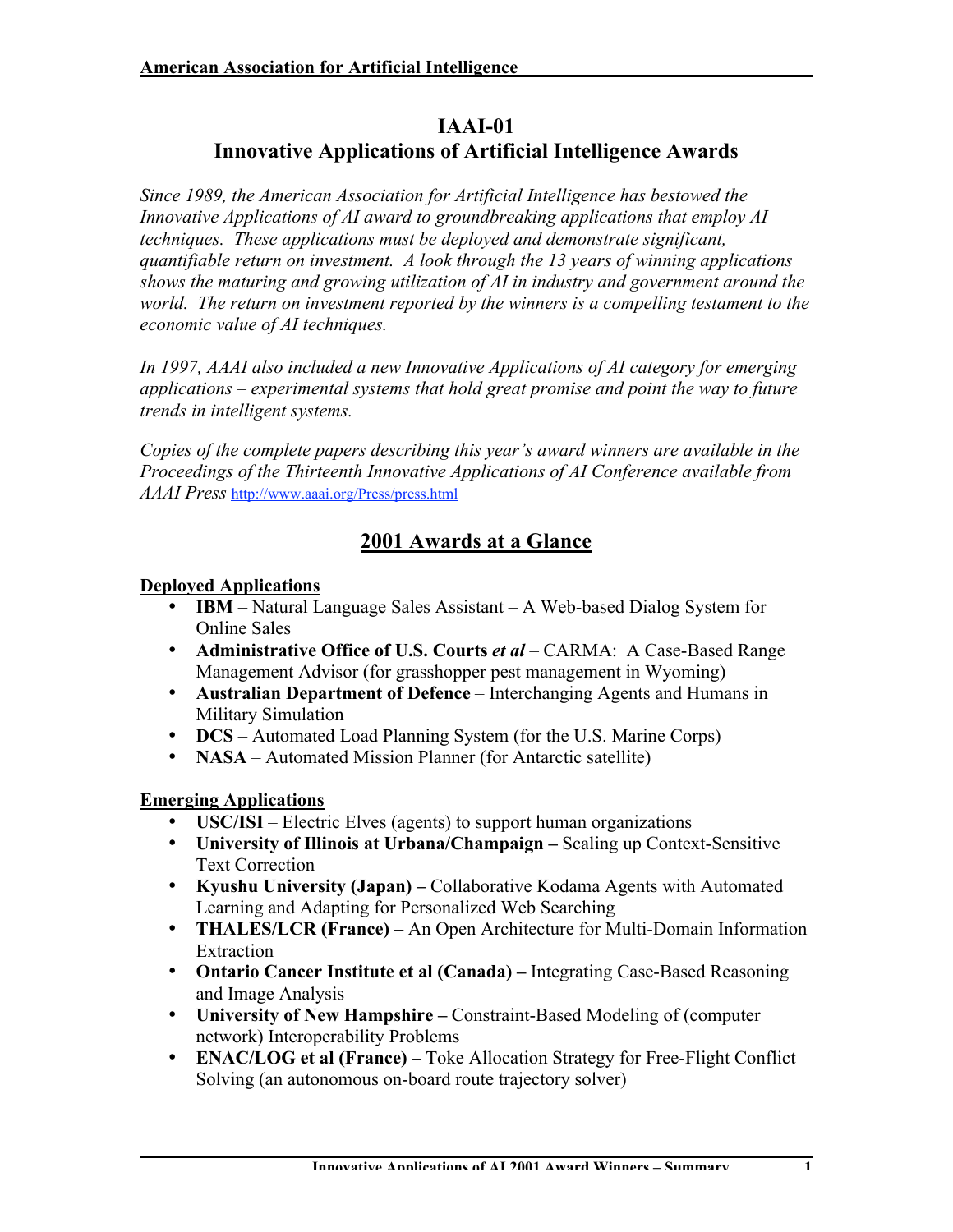# **Deployed Applications Winners**

| Organization:                | <b>IBM T. J. Watson Research Center</b>                           |
|------------------------------|-------------------------------------------------------------------|
| <b>Application:</b>          | Natural Language Sales Assistant - A Web-Based Dialog             |
|                              | <b>System for Online Sales</b>                                    |
| <b>Application Summary:</b>  | IBM has developed a Web-based natural language dialog             |
|                              | system for e-commerce that helps users find relevant              |
|                              | information about products and services. The goal is to keep      |
|                              | user interest in a particular web site by decreasing the time     |
|                              | and effort required to navigate the site for useful information.  |
|                              | Today, most e-commerce sites use keyword search engines           |
|                              | that require the user know domain specific jargon. A few use      |
|                              | natural language question and answer mode                         |
|                              | (www.askjeeves.com). IBM has taken it a step further,             |
|                              | developing a natural language <i>dialog</i> system enabling users |
|                              | to more precisely describe their intentions. The result is a      |
|                              | faster and more intuitive way of interacting with web sites.      |
|                              | The application is now deployed as a live pilot.                  |
| <b>Return on investment:</b> | User studies demonstrated that users prefer the more intuitive    |
|                              | natural language over menu-driven site navigation (79% to         |
|                              | 21% respectively.) Compared to the menu driven system, the        |
|                              | average number of clicks used in the NL system was reduced        |
|                              | by 63.2% and the average time reduced by 33.3%.                   |
| <b>AI</b> Techniques:        | Combines traditional AI rule-based techniques with                |
|                              | taxonomy mapping, natural language processing, knowledge          |
|                              | representation, rule-based taxonomy mapping, state-based          |
|                              | dialog management, human computer interactions                    |
|                              |                                                                   |
| Organization:                | <b>Admin. Office of U.S. Courts,</b>                              |
|                              | <b>Hastings Consulting Inc., &amp; University of Wyoming,</b>     |
| <b>Application:</b>          | CARMA: A Case-Based Range Management Advisor                      |
| <b>Application Summary:</b>  | Grasshopper infestations in the western United States are a       |
|                              | serious ongoing problem, annually consuming 21-23% of all         |
|                              | rangeland. Before 1996, the federal government's                  |
|                              | Department of Agriculture shouldered about half the cost of       |
|                              | treatment management for ranchers, as well as providing           |
|                              | advice to ranchers about treatment selection. Federal budget      |
|                              | cutbacks have ended this subsidy. CARMA is helping fill the       |
|                              | void by advising ranchers in the most cost-effective              |
|                              | responses to rangeland grasshopper infestations – whether         |
|                              | chemical, biological, or do-nothing. The system predicts          |
|                              | grasshopper forage consumption and suggests case-sensitive        |
|                              | solutions. It provides advice comparable to that produced by      |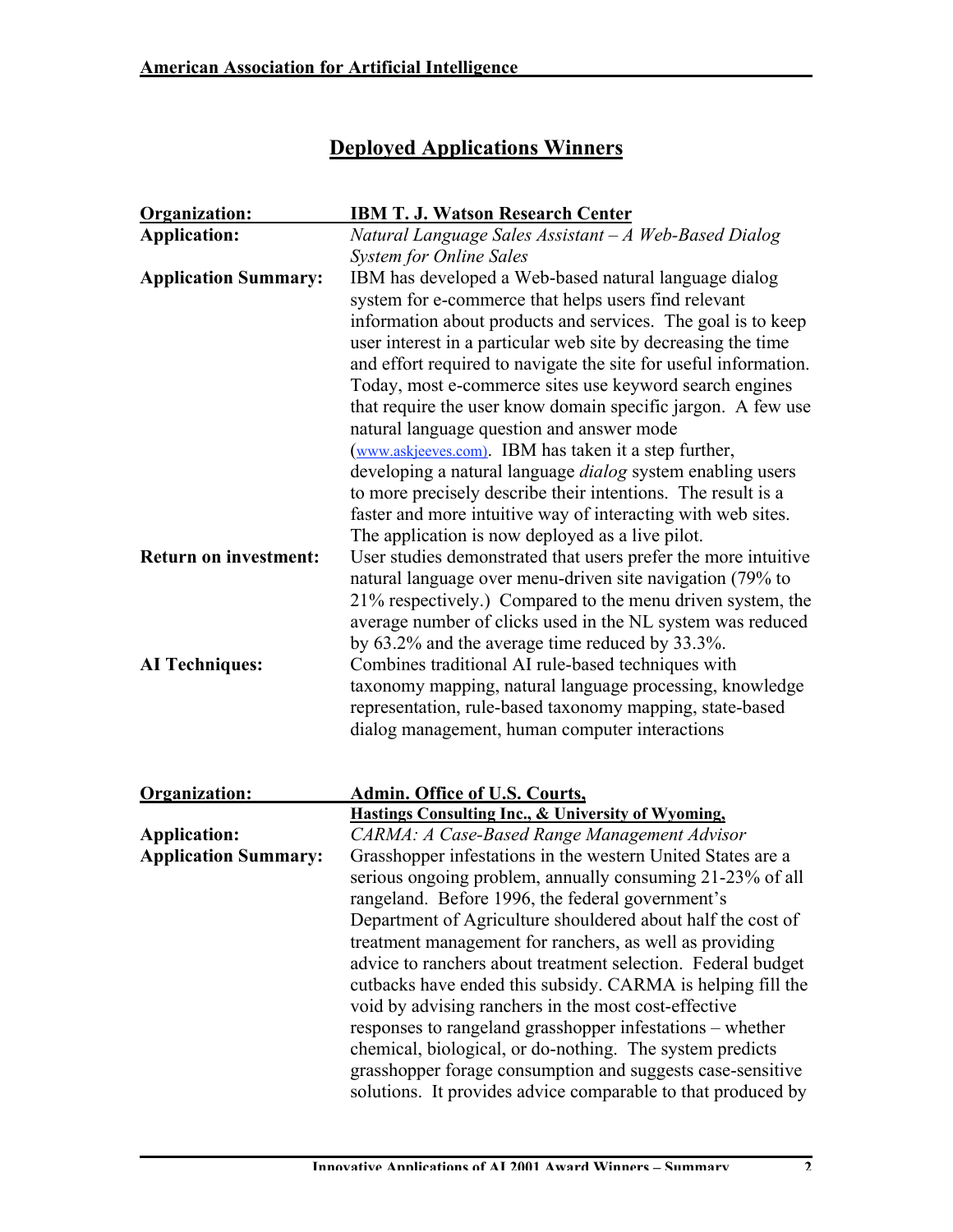| human experts. It recommends the most appropriate<br>treatment and supports the recommendations with<br>explanations of causal, economic and pragmatic factors. This<br>includes a numerical estimate of the proportion of forage<br>consumed and a cost-benefit analysis of the various treatment<br>options.                                                                                                                                                                                                                                                                                                                                                                                                                           |
|------------------------------------------------------------------------------------------------------------------------------------------------------------------------------------------------------------------------------------------------------------------------------------------------------------------------------------------------------------------------------------------------------------------------------------------------------------------------------------------------------------------------------------------------------------------------------------------------------------------------------------------------------------------------------------------------------------------------------------------|
| CARMA has captured and codified the expertise of eight<br>experts with a combined 18 years experience, delivering on<br>demand. It is widely available via the University of<br>Wyoming website and has been used by ranchers and pest<br>managers every summer from 1996 to 2000. The system has<br>also been used in several unanticipated ways: in pest<br>management research, by industry to develop pest<br>management strategies, and in state and federal pest<br>management policy decisions. Development costs for the<br>system were small, consisting of several years of graduate<br>research assistant support, and license fees for Franz Allegro<br>Common Lisp, the application development language.                   |
| Case-based reasoning, model-based reasoning, heuristic<br>rules, opportunistic control strategy                                                                                                                                                                                                                                                                                                                                                                                                                                                                                                                                                                                                                                          |
|                                                                                                                                                                                                                                                                                                                                                                                                                                                                                                                                                                                                                                                                                                                                          |
| <b>Australian Department of Defence,</b>                                                                                                                                                                                                                                                                                                                                                                                                                                                                                                                                                                                                                                                                                                 |
| Defence, Science, & Technology Organisation, Air Operations Division<br>Interchanging Agents & Humans in Military Simulation                                                                                                                                                                                                                                                                                                                                                                                                                                                                                                                                                                                                             |
| This simulation investigates the effectiveness of flying tactics<br>and sensor employment policies for maritime patrol and<br>surveillance as a function of weather conditions, geography,<br>and other factors that impact a mission. It allows the<br>interchanging of software and human agents for each tactical<br>decision maker on the aircraft (e.g., radar, sensors, etc.).<br>There are a number of factors modeled:<br>the physical aircraft, its sensors, fuel consumption, etc.;<br>the tactical onboard decision making processes;<br>the environment (weather, sea state)<br>several types of ships<br>As the aircraft's sensors and avionics are upgraded, the<br>simulation enables operational analysts to develop new |
| policies utilizing the upgraded capabilities. Putting humans<br>in the loop enables testing, evaluating, and refining existing                                                                                                                                                                                                                                                                                                                                                                                                                                                                                                                                                                                                           |
| and new tactics.<br>Significant savings in dollars due to more efficient missions<br>that use less time and fuel, and extending aircraft life through<br>smarter operations.                                                                                                                                                                                                                                                                                                                                                                                                                                                                                                                                                             |
|                                                                                                                                                                                                                                                                                                                                                                                                                                                                                                                                                                                                                                                                                                                                          |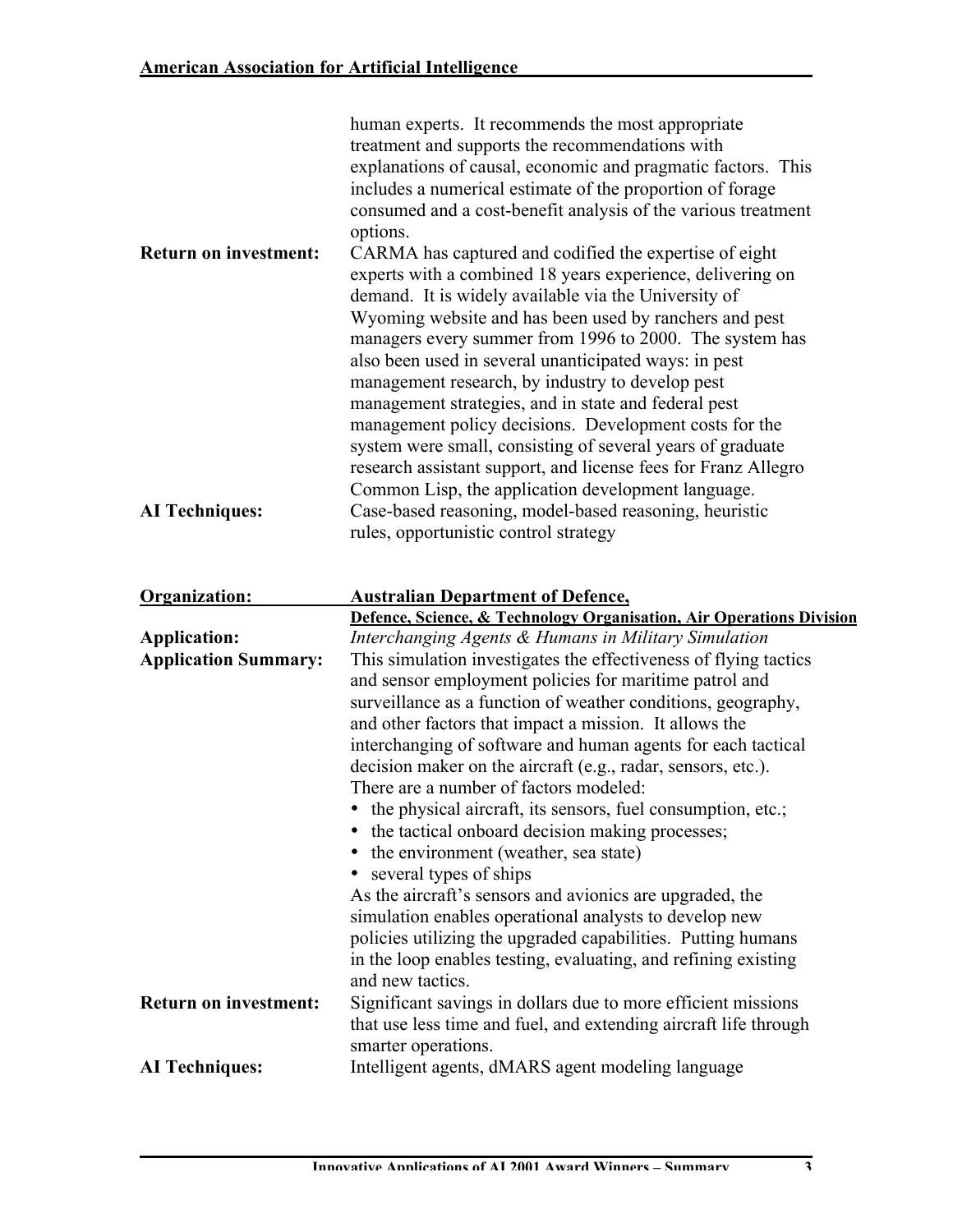| Organization:                | <b>DCS (for the U.S. Marine Corps Department of Aviation)</b>    |
|------------------------------|------------------------------------------------------------------|
| <b>Application:</b>          | The T-AVB Automated Load Planning System                         |
| <b>Application Summary:</b>  | This system enables automated, flexible, dynamic load            |
|                              | planning for a modified container ship that provides logistics   |
|                              | support to U.S. Marine Corps aircraft. The loading must          |
|                              | support work centers repairing defective or broken aircraft      |
|                              | components while en route to an operational theater, or, if      |
|                              | needed, to continue operating until finally moved ashore.        |
|                              | This is a multifaceted, complex planning problem, made           |
|                              | more so by the order in which the required materials are         |
|                              | delivered (or delayed) for loading. There is no formal           |
|                              | training available for the planners. The lack of experience      |
|                              | and training became clear during preparations for Desert         |
|                              | Shield/Storm when time was short and there were no experts.      |
|                              | Further, there is high attrition of experienced personnel as     |
|                              | they get new orders, retire, forces are reduced, etc. The        |
|                              | TALPS system provides training for new planners, inventory       |
|                              | management, allows 'what if' scenarios with the current load,    |
|                              | efficient loading, unloading and on-the-fly tracking of any      |
|                              | cargo onboard.                                                   |
| <b>Return on investment:</b> | Where manual load planning takes a minimum of 8 to 10            |
|                              | hours (resulting in a plan that could be rejected as unsafe,     |
|                              | thus restarting the 10 hour clock), TALPS computes a safe        |
|                              | load plan in about 10 minutes (conservative estimate.)<br>The    |
|                              | system provides cargo preparation schedules, load team           |
|                              | assignments, and cargo flow schedules as by-products. Prior      |
|                              | to TALPS, these would have been prepared manually after          |
|                              | plan approval, each taking hours to prepare.                     |
| <b>AI Techniques:</b>        | Rule-based reasoning, PDC Visual Prolog                          |
|                              |                                                                  |
| Organization:                | <b>NASA/Jet Propulsion Laboratory</b>                            |
| <b>Application:</b>          | RadarSAT(ellite)-MAMM Automated Mission Planner                  |
| <b>Application Summary:</b>  | NASA developed this planner for RadarSAT, a Canadian             |
|                              | Space Agency satellite. The joint NASA/CSA mission over          |
|                              | the Antarctic gathered data on ice surface velocity from         |
|                              | September to November 2000. The planning problem was to          |
|                              | select a set of swaths for the satellite to travel and downlinks |
|                              | to transfer gathered data such that it covered the desired       |
|                              | geographical region and science requirements while               |
|                              | constrained by tight resource and operational dictums.           |
|                              | Limited on-board tape recorder capacity and downlink             |
|                              | opportunities constrain the amount of data that can be           |
|                              | acquired and saved between downlinks.                            |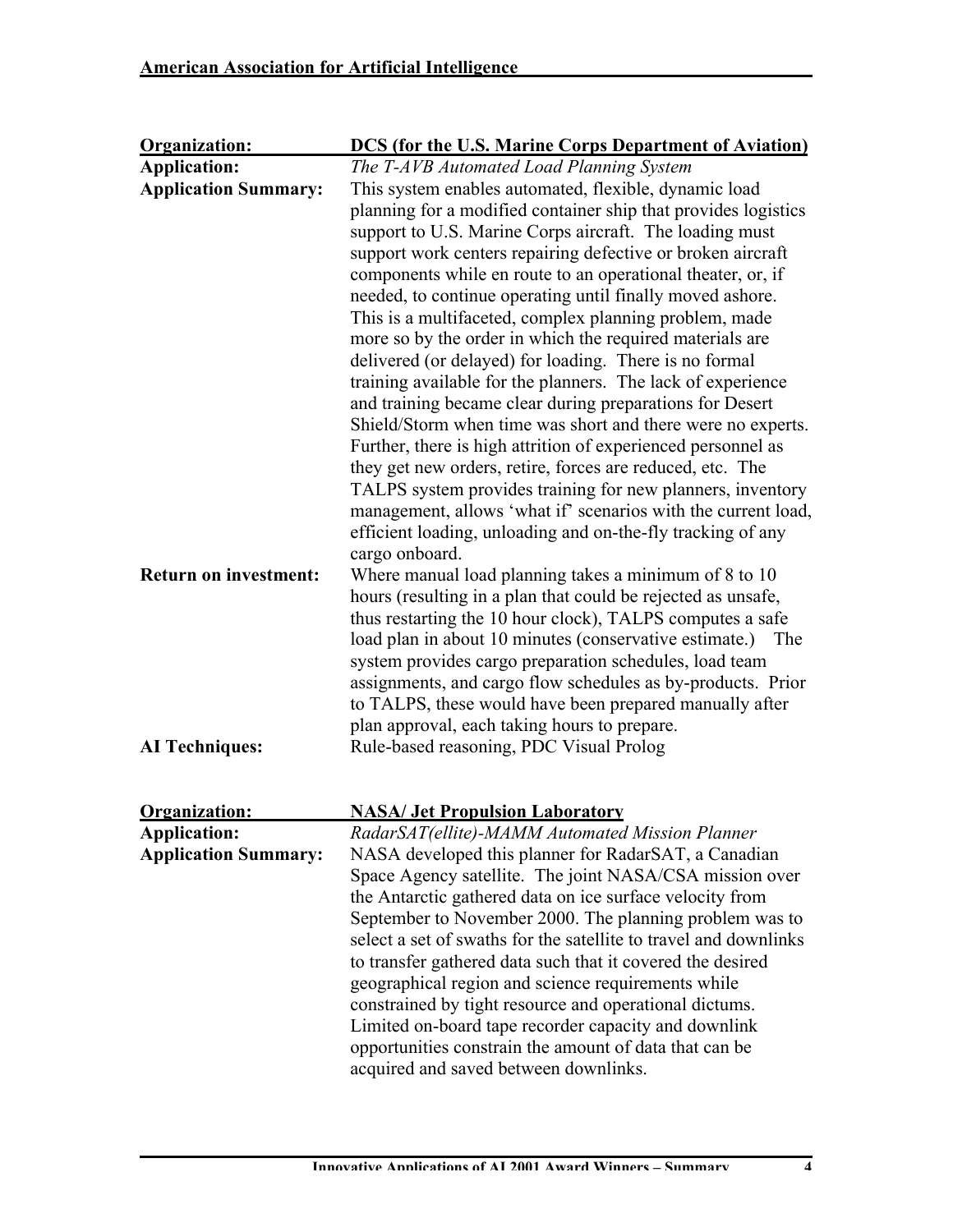| <b>Return on investment:</b> | Manual development of a 24-day mission plan containing        |
|------------------------------|---------------------------------------------------------------|
|                              | 800 swaths requires over a work-year. The automated           |
|                              | mission planning system reduced costs to one sixth of the     |
|                              | manual planning effort, as well as enabling rapid generation  |
|                              | of what-if scenarios for evaluating mission design tradeoffs, |
|                              | and on-the-fly re-planning during the mission when            |
|                              | anomalies occur. The system is expected to reduce re-         |
|                              | planning staff required for anomalies during the mission from |
|                              | four to one.                                                  |
| <b>AI</b> Techniques:        | JPL's ASPEN automated planning and scheduling tool,           |
|                              | knowledge representation                                      |

## **Emerging Application Papers**

| <b>Organization:</b>        | <b>University of Southern California</b>                            |
|-----------------------------|---------------------------------------------------------------------|
|                             | <b>Information Sciences Institute, Intelligent Systems Division</b> |
| <b>Application:</b>         | Electric Elves: Applying Agent Technology to Support                |
|                             | <b>Human Organizations</b>                                          |
| <b>Application Summary:</b> | Intelligent agents functioning as administrative assistants         |
|                             | assist a human organization in routine tasks such as                |
|                             | rescheduling meetings, selecting presenters for research            |
|                             | meetings and demonstrations, tracking locations, organizing         |
|                             | lunch meetings, ordering food for meetings, etc. AI                 |
|                             | technologies are employed for: agent-human interactions,            |
|                             | agent-to-agent coordination, accessing multiple                     |
|                             | heterogeneous information sources, dynamic assignment of            |
|                             | organizational tasks, and deriving information about                |
|                             | organization members. In addition, Markov Decision                  |
|                             | Processes for agent 'adjustable autonomy' have been crafted         |
|                             | to enable the agents to recognize their limits, thereby             |
|                             | avoiding critical errors by letting people make the more            |
|                             | important decisions while the Elves autonomously make the           |
|                             | more routine decisions. The system is tied to individual user       |
|                             | workstations, fax machines, voice, mobile devices such as           |
|                             | cell phones and palm pilots. While it is currently being            |
|                             | tested in a research environment, developers envision its           |
|                             | utility in a variety of organizations including crisis response     |
|                             | teams.                                                              |
| <b>Results to-date:</b>     | Electric Elves has been in operation 24 hours a day 7 days a        |
|                             | week since June 1, 2000 in service to ISI's Intelligent             |
|                             | Systems Division. It includes nine proxies for nine people,         |
|                             | and plus two different matchmakers -- one flight tracker and        |
|                             | one scheduler. The application's effectiveness is observed in       |
|                             | automated meeting rescheduling which has significantly              |
|                             |                                                                     |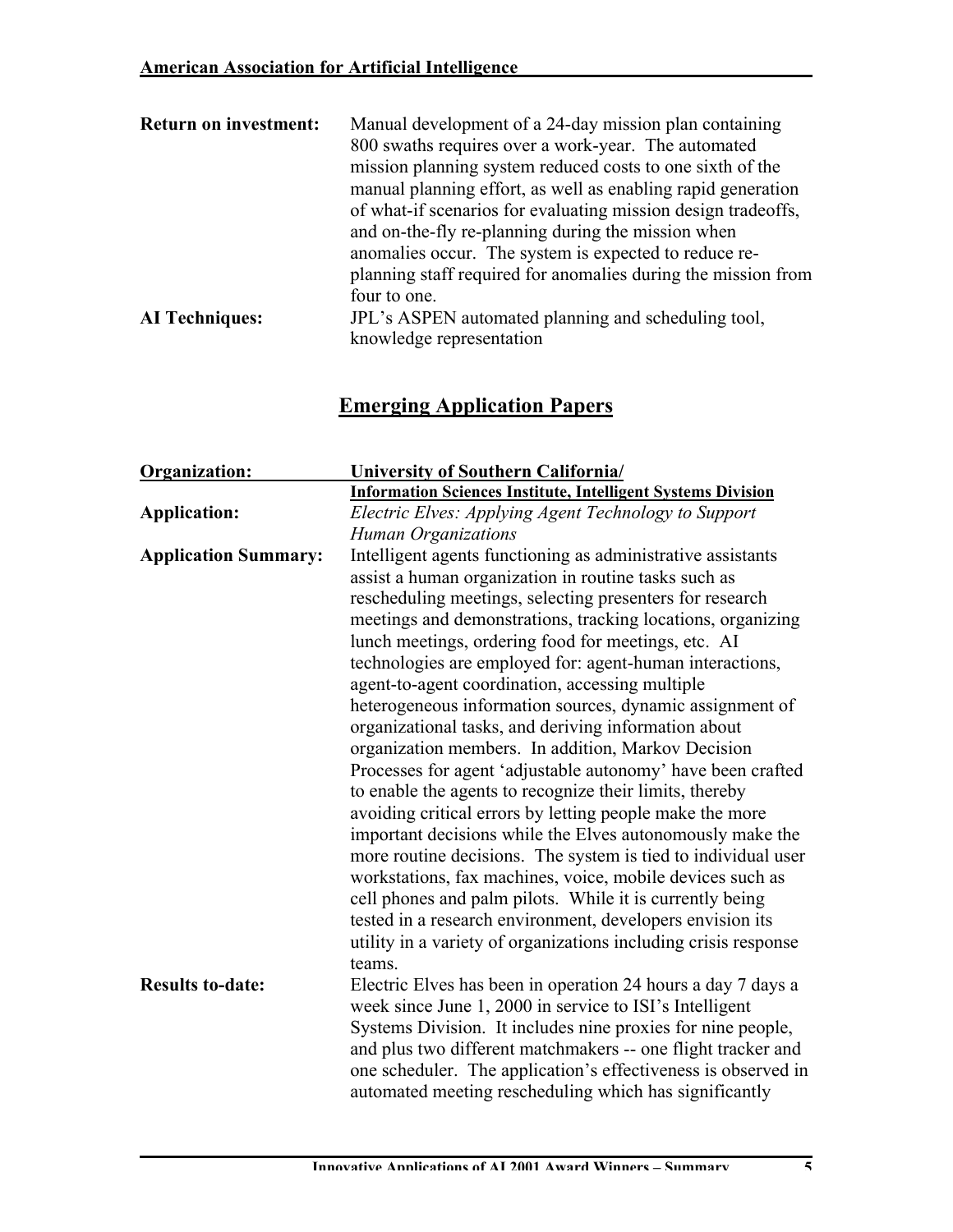| <b>AI</b> Techniques:       | decreased human email traffic and decreased the overhead of<br>waiting for delayed members in meeting rooms. Human time<br>involved in recruiting group members to make presentations<br>at research meetings has been reduced to almost zero since<br>the Electric Elves automatically make these selections in a<br>way satisfactory to the group. Another benefit the group has<br>identified is the personnel tracking web page where each<br>person's agent posts and updates their whereabouts, thus<br>avoiding the overhead of trying to track them down<br>manually. The Elves also order lunch via fax.<br>Knowledge-based and statistical matching, machine learning,<br>multi-agent teamwork coordination, planning using Markov<br>decision processes |
|-----------------------------|--------------------------------------------------------------------------------------------------------------------------------------------------------------------------------------------------------------------------------------------------------------------------------------------------------------------------------------------------------------------------------------------------------------------------------------------------------------------------------------------------------------------------------------------------------------------------------------------------------------------------------------------------------------------------------------------------------------------------------------------------------------------|
| Organization:               | University of Illinois at Urbana/Champaign                                                                                                                                                                                                                                                                                                                                                                                                                                                                                                                                                                                                                                                                                                                         |
| <b>Application:</b>         | Scaling up Context-Sensitive Text Correction                                                                                                                                                                                                                                                                                                                                                                                                                                                                                                                                                                                                                                                                                                                       |
| <b>Application Summary:</b> | This experimental system goes beyond standard spell                                                                                                                                                                                                                                                                                                                                                                                                                                                                                                                                                                                                                                                                                                                |
|                             | checkers to perform context-sensitive text correction using                                                                                                                                                                                                                                                                                                                                                                                                                                                                                                                                                                                                                                                                                                        |
|                             | machine learning. While this can be done fairly well in                                                                                                                                                                                                                                                                                                                                                                                                                                                                                                                                                                                                                                                                                                            |
|                             | limited domains with small grammars (20 to 40 words), the                                                                                                                                                                                                                                                                                                                                                                                                                                                                                                                                                                                                                                                                                                          |
|                             | challenge tackled in this work is how to scale such<br>capabilities up to broad domains and topics users would write                                                                                                                                                                                                                                                                                                                                                                                                                                                                                                                                                                                                                                               |
|                             | about.                                                                                                                                                                                                                                                                                                                                                                                                                                                                                                                                                                                                                                                                                                                                                             |
| <b>Results to-date:</b>     | Demonstrates increased domain coverage (roughly 500)                                                                                                                                                                                                                                                                                                                                                                                                                                                                                                                                                                                                                                                                                                               |
|                             | words) while providing high levels of performance.                                                                                                                                                                                                                                                                                                                                                                                                                                                                                                                                                                                                                                                                                                                 |
| <b>AI</b> Techniques:       | Natural language processing; machine learning                                                                                                                                                                                                                                                                                                                                                                                                                                                                                                                                                                                                                                                                                                                      |
|                             |                                                                                                                                                                                                                                                                                                                                                                                                                                                                                                                                                                                                                                                                                                                                                                    |
| Organization:               | <b>Kyushu University (Japan)</b>                                                                                                                                                                                                                                                                                                                                                                                                                                                                                                                                                                                                                                                                                                                                   |
| <b>Application:</b>         | Collaborative Kodama Agents with Automated Learning and                                                                                                                                                                                                                                                                                                                                                                                                                                                                                                                                                                                                                                                                                                            |
| <b>Application Summary:</b> | Adapting for Personalized Web Searching<br>Groups of cooperating agents function as active personal web                                                                                                                                                                                                                                                                                                                                                                                                                                                                                                                                                                                                                                                            |
|                             | navigation assistants automatically learning about web sites                                                                                                                                                                                                                                                                                                                                                                                                                                                                                                                                                                                                                                                                                                       |
|                             | and user preferences. Where traditional search engines                                                                                                                                                                                                                                                                                                                                                                                                                                                                                                                                                                                                                                                                                                             |
|                             | catalog and store information about web sites in a static way,                                                                                                                                                                                                                                                                                                                                                                                                                                                                                                                                                                                                                                                                                                     |
|                             | this system demonstrates the ability to adapt and change with                                                                                                                                                                                                                                                                                                                                                                                                                                                                                                                                                                                                                                                                                                      |
|                             | the dynamically changing contents of the web and the user's                                                                                                                                                                                                                                                                                                                                                                                                                                                                                                                                                                                                                                                                                                        |
|                             | ability to articulate his/her preferences.                                                                                                                                                                                                                                                                                                                                                                                                                                                                                                                                                                                                                                                                                                                         |
| <b>Results to-date:</b>     | Promising experimental results verify that Kodama can learn                                                                                                                                                                                                                                                                                                                                                                                                                                                                                                                                                                                                                                                                                                        |
| <b>AI</b> Techniques:       | and adapt to the user's preferences over time.<br>Natural language; Kodama (Kyushu University Open                                                                                                                                                                                                                                                                                                                                                                                                                                                                                                                                                                                                                                                                 |
|                             | Distributed Autonomous Multi-Agent); reinforcement                                                                                                                                                                                                                                                                                                                                                                                                                                                                                                                                                                                                                                                                                                                 |
|                             | learning                                                                                                                                                                                                                                                                                                                                                                                                                                                                                                                                                                                                                                                                                                                                                           |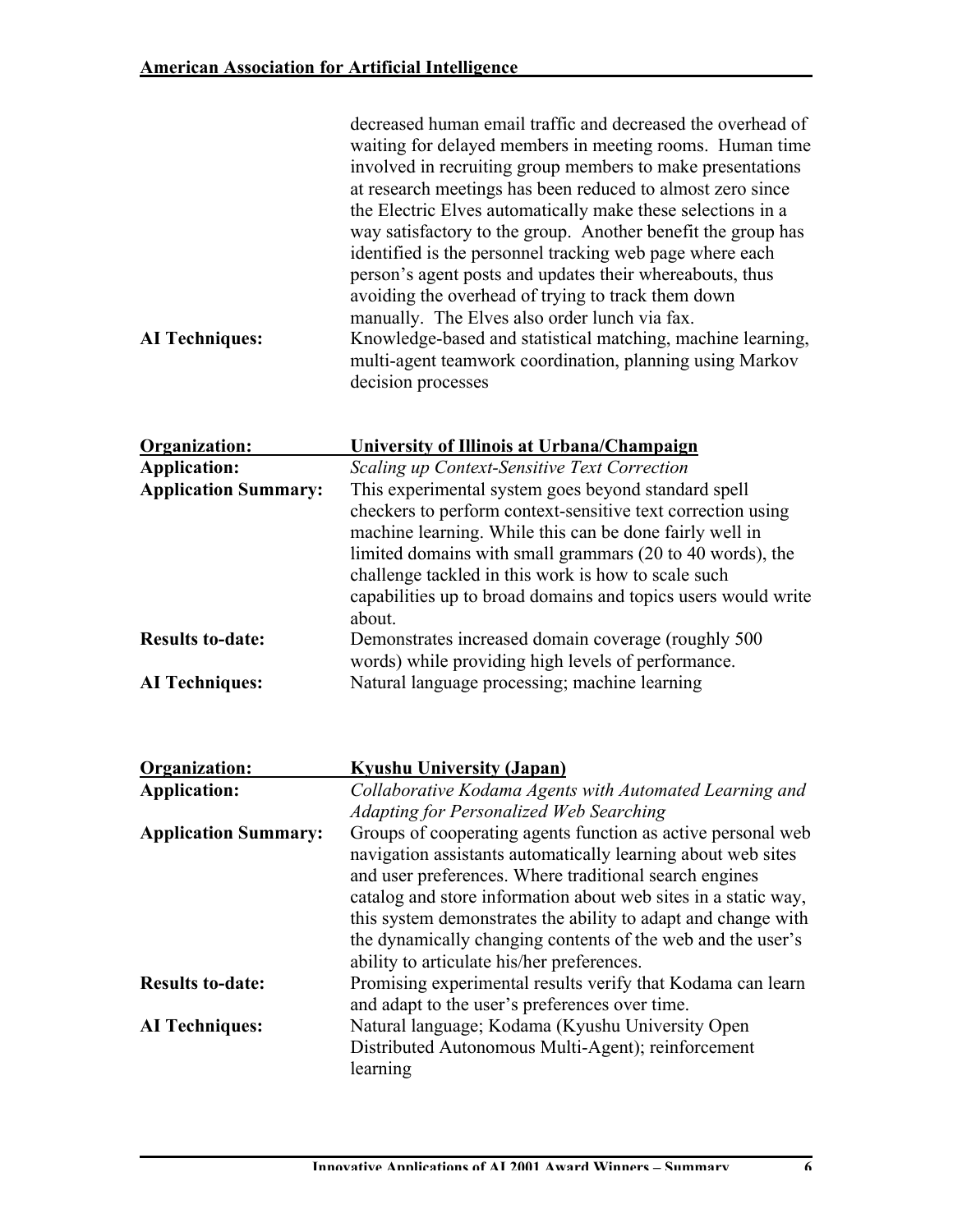| Organization:               | <b>Thales/LCR (France)</b>                                        |
|-----------------------------|-------------------------------------------------------------------|
| <b>Application:</b>         | An Open Architecture for Multi-Domain Information Extraction      |
| <b>Application Summary:</b> | With the growing number of information sources available          |
|                             | on the Internet, as well as the rapidly changing information      |
|                             | available on each, methods for automatically gathering and        |
|                             | mining relevant textual information will be increasingly          |
|                             | useful. This application uses natural language and machine        |
|                             | learning techniques to find user-requested content.               |
| <b>Results to-date:</b>     | This approach has been successfully tested on content from        |
|                             | the AFP news wire.                                                |
| <b>AI</b> Techniques:       | Distributed collaborative multi-agent platform, ontologies,       |
|                             |                                                                   |
|                             | knowledge acquisition and natural language processing             |
| Organization:               | <b>Ontario Cancer Institute/ Princess Margaret Hospital et al</b> |
| <b>Application:</b>         | Image Feature Extraction for Protein Crystallization:             |
|                             | Integrating Image Analysis & Case-Based Reasoning                 |
| <b>Application Summary:</b> | With the technology (including robotics) available to conduct     |
|                             | protein crystals growing experiments, the wet lab can prepare     |
|                             | over sixty thousand crystallization experiments in a work         |
|                             | week. This creates a need for an automatic image analysis         |
|                             | system to analyze and classify outcomes. The system               |
|                             | automatically stores the outcomes of experiments as images,       |
|                             | extracts important image features, and uses them to               |
|                             | automatically recognize different crystallization outcomes.       |
|                             |                                                                   |
|                             | Next it uses the outcomes of the image classification as part     |
|                             | of case-based reasoning to plan crystallization experiments       |
|                             | for new protein recipes.                                          |
| <b>Results to-date:</b>     | Image classification accuracy of 85%. Promising progress          |
|                             | indicates that it is worthwhile to continue to pursue this line   |
|                             | of investigation.                                                 |
| <b>AI</b> Techniques:       | Integrated case-based reasoning and image analysis, data          |
|                             | mining                                                            |
|                             |                                                                   |
| Organization:               | <b>University of New Hampshire</b>                                |
| <b>Application:</b>         | Constraint-Based Modeling of Interoperability Problems            |
|                             | using an Object-Oriented Approach                                 |
| <b>Application Summary:</b> | Modeling language for an application that checks the degree       |
|                             | of compatibility between two networking devices that              |
|                             | implement the same protocols in ATM (asynchronous                 |
|                             | transfer mode) networks.                                          |
| <b>AI</b> Techniques:       | Constraint satisfaction, object oriented programming              |
| Organization:               | <b>ENAC, CENA (France)</b>                                        |
|                             |                                                                   |
| <b>Application:</b>         | Token Allocation Strategy for Free Flight Conflict Solving        |
| <b>Application Summary:</b> | FACES is an autonomous on board flight path planner in free       |
|                             | flight zones. It computes simple maneuvers that guarantee         |